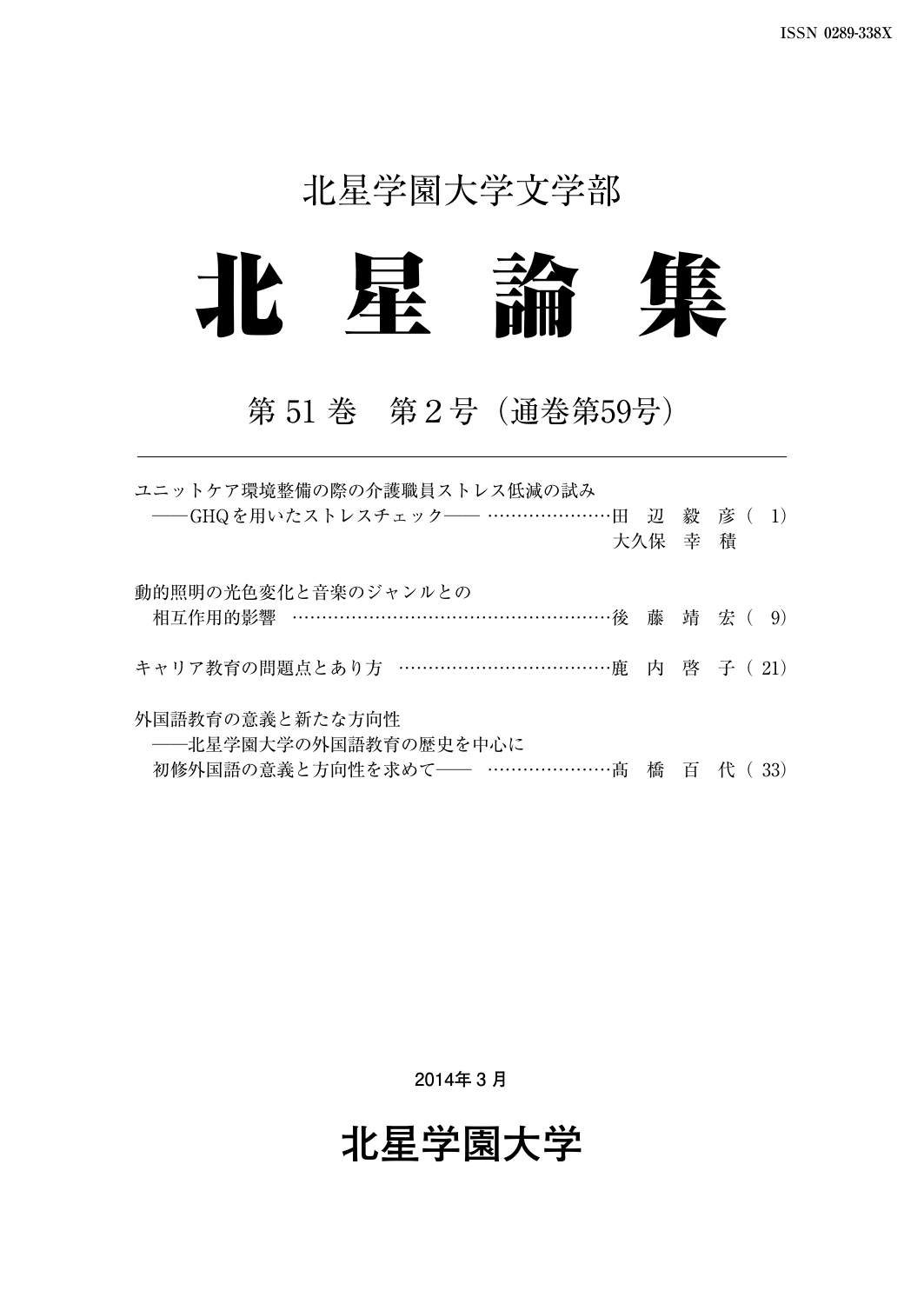### **執筆者紹介**(掲載順)

|  |         | 田辺毅彦    | 文学部教授        |  |  |
|--|---------|---------|--------------|--|--|
|  | 大久保 幸 積 |         | 社会福祉法人幸清会理事長 |  |  |
|  |         | 後 藤 靖 宏 | 文学部教授        |  |  |
|  |         | 鹿 内 啓 子 | 文学部教授        |  |  |
|  |         | 髙 橋 百 代 | 社会福祉学部教授     |  |  |

### 北星学園大学文学部

北星論集 第51巻 第2号(通巻第59号)

2014年3月15日発行

| 編集代表者 | 坂 | 内 |  |
|-------|---|---|--|
|-------|---|---|--|

発 行 所 **北星学園大学**

〒004−8631 札幌市厚別区大谷地西2丁目3番1号

### **HOKUSEI GAKUEN UNIVERSITY**

2−3−1、Oyachi Nishi、Atsubetsu−ku、 Sapporo、004−8631 Japan

印 刷 所 社会福祉法人北海道リハビリー 〒061−1195 北広島市西の里507番地1